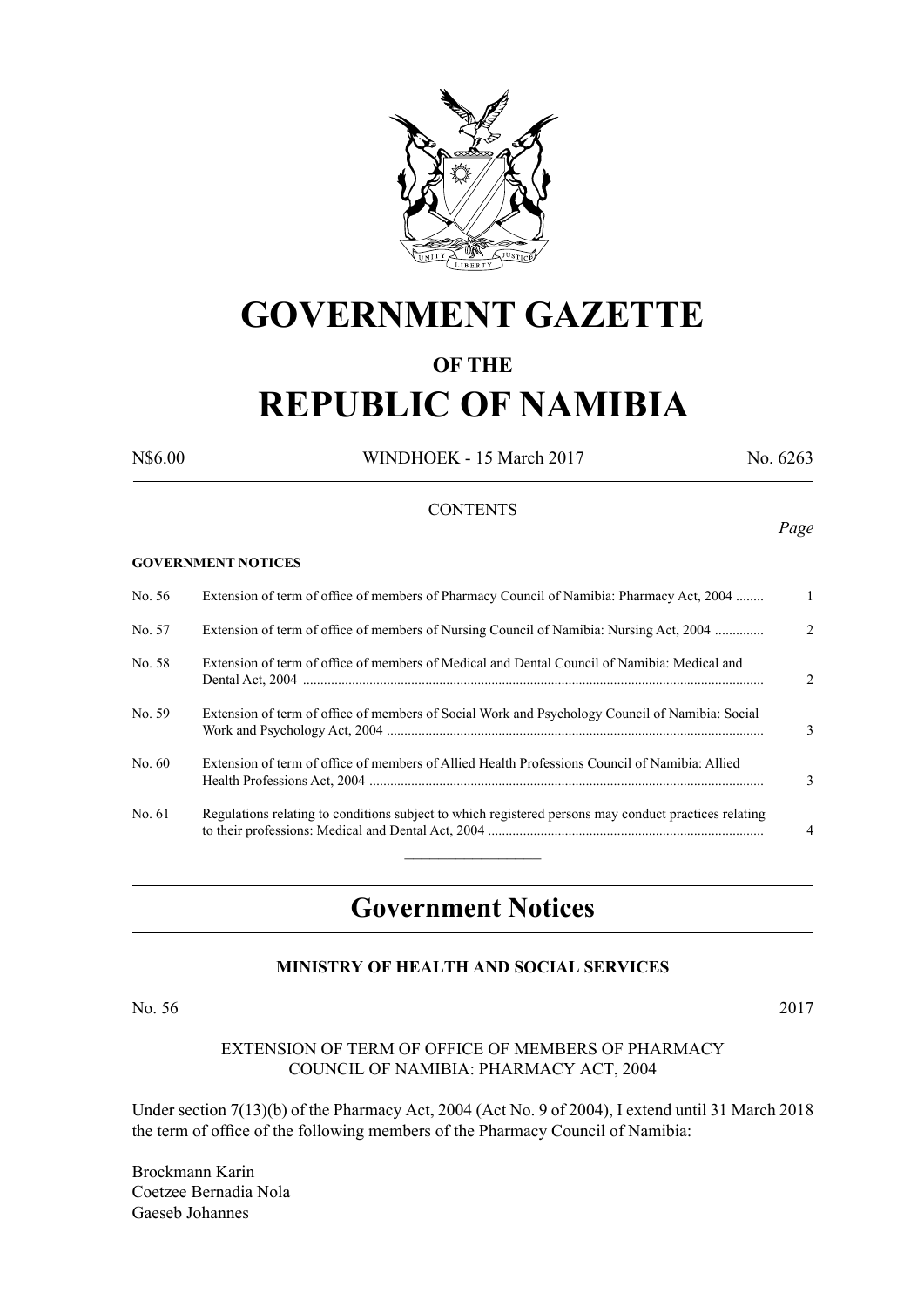Gurirab Gotthard Henguva Pamela Uarotua Williams Piet

## **B. Haufiku Minister of Health and Social Services**

## **MINISTRY OF HEALTH AND SOCIAL SERVICES**

 $\frac{1}{2}$ 

No. 57 2017

### EXTENSION OF TERM OF OFFICE OF MEMBERS OF NURSING COUNCIL OF NAMIBIA: NURSING ACT, 2004

Under section 7(13)(b) of the Nursing Act, 2004 (Act No. 8 of 2004), I extend until 31 March 2018 the term of office of the following members of the Nursing Council of Namibia:

Maswahu Albeus Mbuche Shiwayu Eliud Mandume Eghodi Paulus Tangeni Eliphas Hatutale John Lumbu Johannes Mtuleni Julies Lifalaza Alice Van der Westhuizen Lucille Bertha Tobias Martha

## **B. Haufiku Minister of Health and Social Services**

## **MINISTRY OF HEALTH AND SOCIAL SERVICES**

 $\overline{\phantom{a}}$  , where  $\overline{\phantom{a}}$ 

No. 58 2017

EXTENSION OF TERM OF OFFICE OF MEMBERS OF MEDICAL AND DENTAL COUNCIL OF NAMIBIA: MEDICAL AND DENTAL ACT, 2004

Under section 7(13)(b) of the Medical and Dental Act, 2004 (Act No. 10 of 2004), I extend until 31 March 2018 the term of office of the following members of the Medical and Dental Council of Namibia:

 $\overline{\phantom{a}}$  , where  $\overline{\phantom{a}}$ 

Briedenhann Siebert Jacobus Kimberg Matti Aluteni Moses David Tutaleni Förtsch Hagen Ernst Armin Kaura Adolf Rinouzea Kock Dean Aubrey Mentzel Holger Namwandi Ester Kandiwapa Serfontein Elizabeth Susan

#### **B. Haufiku Minister of Health and Social Services**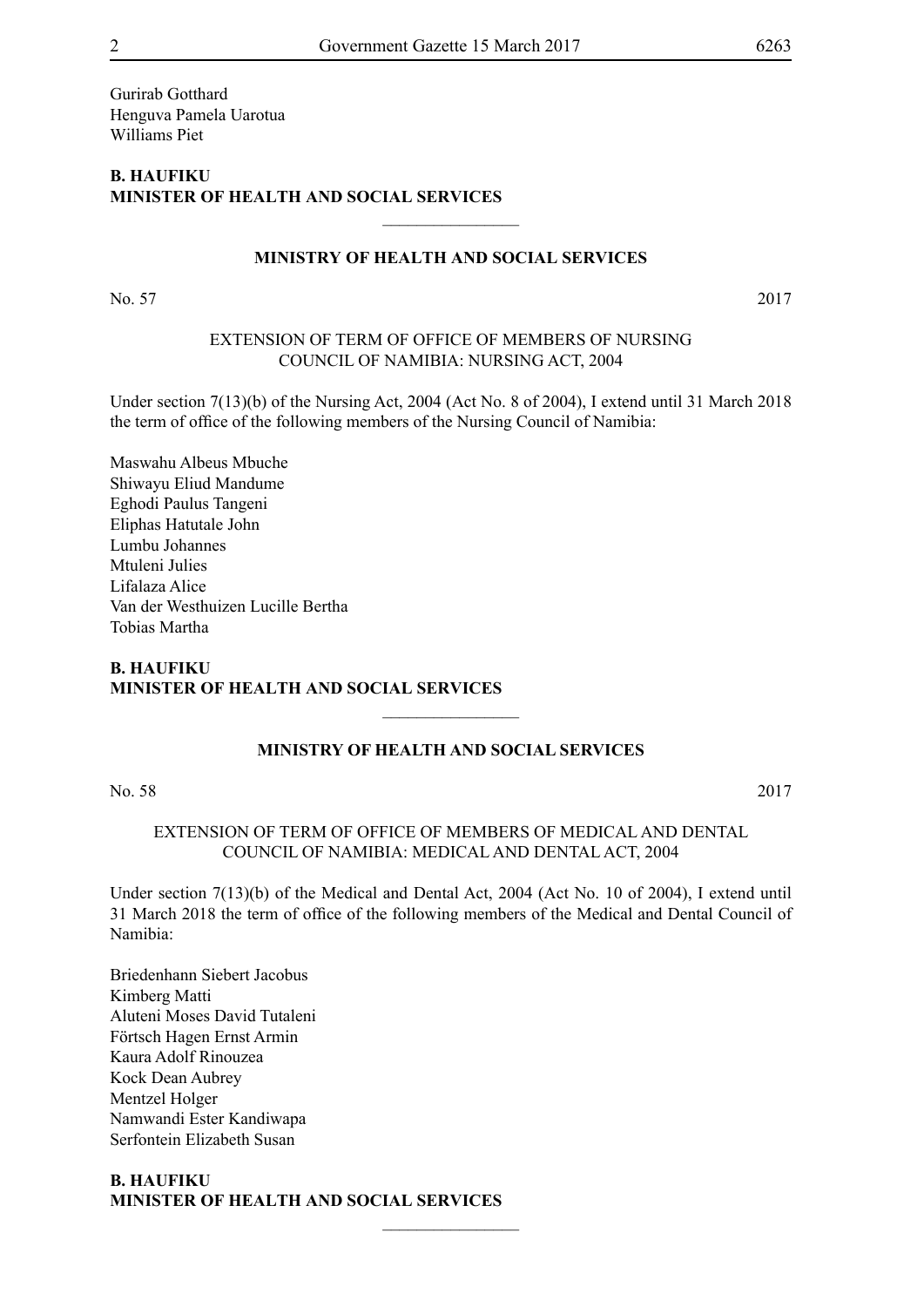#### **MINISTRY OF HEALTH AND SOCIAL SERVICES**

#### No. 59 2017

EXTENSION OF TERM OF OFFICE OF MEMBERS OF SOCIAL WORK AND PSYCHOLOGY COUNCIL OF NAMIBIA: SOCIAL WORK AND PSYCHOLOGY ACT, 2004

Under section 7(13)(b) of the Social Work and Psychology Act, 2004 (Act No. 6 of 2004), I extend until 31 March 2018 the term of office of the following members of the Social Work and Psychology Council of Namibia:

Adams René Adriana Du Preez Verona Zephora Zuleika Geiseb Simon Hoffmann Jürgen Gunther January Eveline Sandra Mayne Elizabeth Neethling Meiring Nikki Patricia Nangolo Lydia Shino Elizabeth Strydom Martin Dawid Theron Veronica Rose Wentworth Ayesha Juleiga

## **B. Haufiku Minister of Health and Social Services**

## **MINISTRY OF HEALTH AND SOCIAL SERVICES**

 $\frac{1}{2}$ 

No. 60 2017

## EXTENSION OF TERM OF OFFICE OF MEMBERS OF ALLIED HEALTH PROFESSIONS COUNCIL OF NAMIBIA: ALLIED HEALTH PROFESSIONS ACT, 2004

Under section 7(14)(b) of the Allied Health Professions Act, 2004 (Act No. 7 of 2004), I extend until 31 March 2018 the term of office of the following members of the Allied Health Professions Council of Namibia:

Burger Helga Crous Zelda Maria Damases Christine Duiker Jessica Astrid Gurirab Gotthard Hoffmann Ellen Gisela Waltraut Karunga-Beukes Landine Lawrence Clive Lesley Odendaal Johanna Elizabeth Reith Edward Erenst Smit Karin Smit Suzan Mari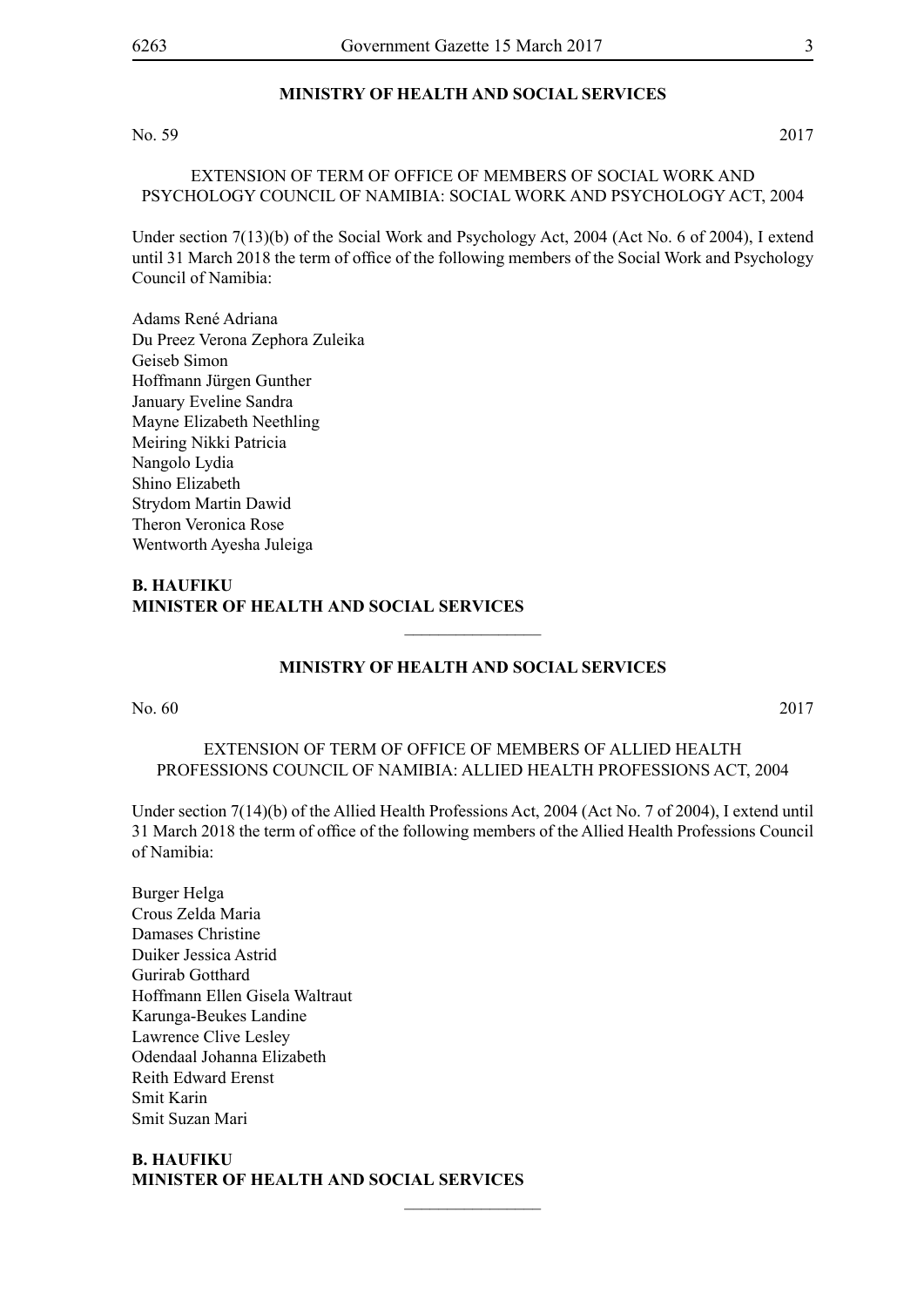## **MINISTRY OF HEALTH AND SOCIAL SERVICES**

No. 61 2017

#### REGULATIONS RELATING TO CONDITIONS SUBJECT TO WHICH REGISTERED PERSONS MAY CONDUCT PRACTICES RELATING TO THEIR PROFESSIONS: MEDICAL AND DENTAL ACT, 2004

Under section 59(1)(h) read together with section 59(1)(j) of the Medical and Dental Act, 2004 (Act No. 10 of 2004), and on the recommendation of the Medical and Dental Council of Namibia, I have made the regulations set out in the Schedule.

## **B. Haufiku Minister of Health and Social Services**

#### **SCHEDULE**

- 1. Definitions
- 2. Changes to the registration certificate
- 3. Placement after evaluation
- 4. Registration Certificate
- 5. Appeal procedure
- 6. Language of forms and document

#### **Definitions**

**1.** In these regulations, a word or expression to which a meaning has been given in the Act has that meaning and, unless the context otherwise indicates -

"health facility" means a health facility referred to in section 30 of the Hospitals and Health facilities Act, 1994 (Act No. 36 of 1994) and includes a state health facility and a private health facility.

"health practitioner" means a person registered under section 17, or with a speciality under section 31 of the Medical and Dental Act, 2004 ( Act No. 10 of 2004);

"the Act" means the Medical and Dental Act, 2004 (Act No. 10 of 2004).

#### **Changes to the registration certificate**

**2.** (1) The Council may at any period insert, change, amend or cancel conditions of a registration certificate where -

- (a) the health practitioner applies for such change in conditions during or after the commencement of the conditions, on good cause shown, or after successful completion of the conditions as set out in the register;
- (b) the Council so determines that change in the registration certificate is in the best interest of the public and in accordance with the Act and these regulations; or
- (c) an applicant has successfully passed the evaluation as set out in section 20 (3) of the Act.

(2) The Council must within 30 days of deciding to insert, change, amend or cancel conditions, of a registration certificate under subregulation (1), inform in writing the health practitioner of such decision.